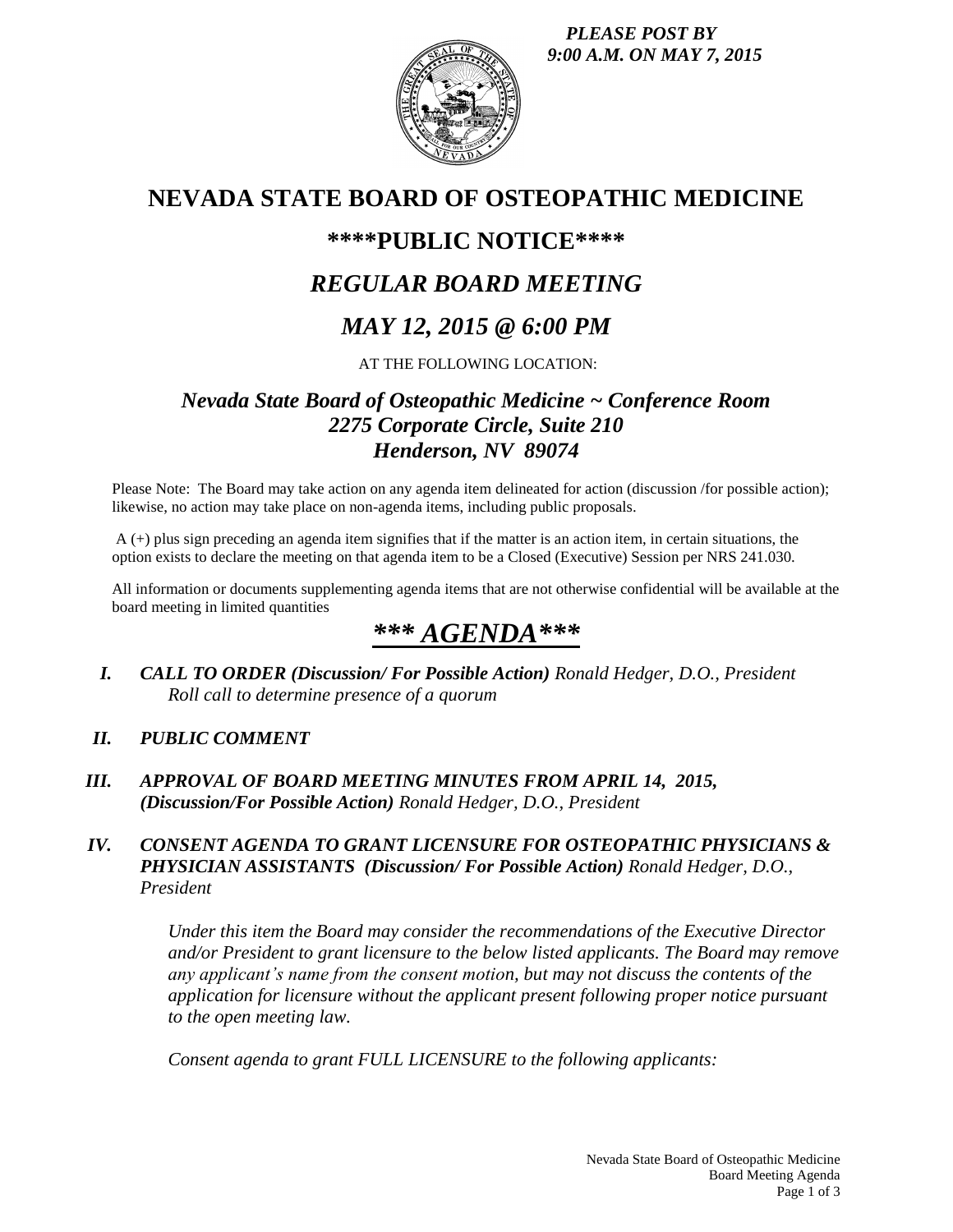#### *Physician Name Specialty*

*Lisa Chenevert, D.O. - Endorsement Family Medicine Christine Estrada, D.O. – Endorsement Family Medicine Walter Kelley, D.O. - Endorsement Clinical Pathology Dina Navarro, D.O. - Endorsement OB/GYN Christopher Varona, D.O. – Reinstatement Family Medicine Mac Wayment, D.O. – Endorsement Pediatrics*

*Colleen Burke, PA-C Erik Evensen, D.O.*

*Special Licenses NRS.633.411: Shamla Badery, D.O. Valley – Internal Medicine Glenn Barnes, D.O. Valley – Family Medicine Azadeh Brumand, D.O. Valley – Internal Medicine Ori DeVera, D.O. Valley – Family Medicine Mark Donnelly, D.O. Valley – Family Medicine Amanda Fagan, D.O. Valley – Family Medicine John Garrison, D.O. Valley – Internal Medicine Kevin Howard, D.O. Valley – Internal Medicine Brandon Jensen, D.O. Valley – Internal Medicine Zeshan Mudasir, D.O. Valley – Neurology Navin Muliyil, D.O. Valley – Internal Medicine Shalin Pandya, D.O. Valley – Internal Medicine Parag Parekh, D.O. Valley – Internal Medicine Young In Park, D.O. Valley – Internal Medicine Justine Suba Cohen, D.O. Valley – Family Medicine Lisa Tartaglio, D.O. Valley – Neurology Thinh Tang, D.O. Valley – Internal Medicine*

## *Physician Assistant Supervising Physician*

*Dawn Brown, D.O. UNSOM – General Surgery Shain Howard, D.O. Valley – Orthopedic Surgery Kevin Sagers, D.O. Valley – Orthopedic Surgery Eugene Van, D.O. Valley – Internal Medicine*

- *V. CONSIDERATION/APPROVAL OF ORDER OF FULFILLMENT OF SETTLEMENT TERMS REGARDING JEFFERY PENDER, D.O., IBM RICARDO ALMAGUER, D.O., (Discussion/For Possible Action), Ronald Hedger, D.O., President*
- *VI. CONSIDERATION/APPROVAL OF ORDER OF FULFILLMENT OF SETTLEMENT TERMS REGARDING SAMUEL WINTER, D.O., IBM RICARDO ALMAGUER, D.O., (Discussion/For Possible Action), Ronald Hedger, D.O., President*
- *VII. CONSIDERATION AND POSSIBLE ACTION REGARDING NOTICE OF NON-COMPLIANCE BY DAVID MOON, D.O., WITH CERTAIN TERMS OF THE SETTLEMENT AGREEMENT AND ORDER ENTERED OCTOBER 30, 2014, IBM RONALD HEDGER, D.O., (Discussion/For Possible Action), Ricardo Almaguer, D.O., Vice President*
- *VIII. CONSIDERATION/APPROVAL TO CHANGE BOARD MEETING START TIMES FROM 6:00P.M. TO 5:30P.M. BEGINNING WITH THE JUNE 9th, 2015 BOARD MEETING. (Discussion/For Possible Action), Ronald Hedger, D.O., President*